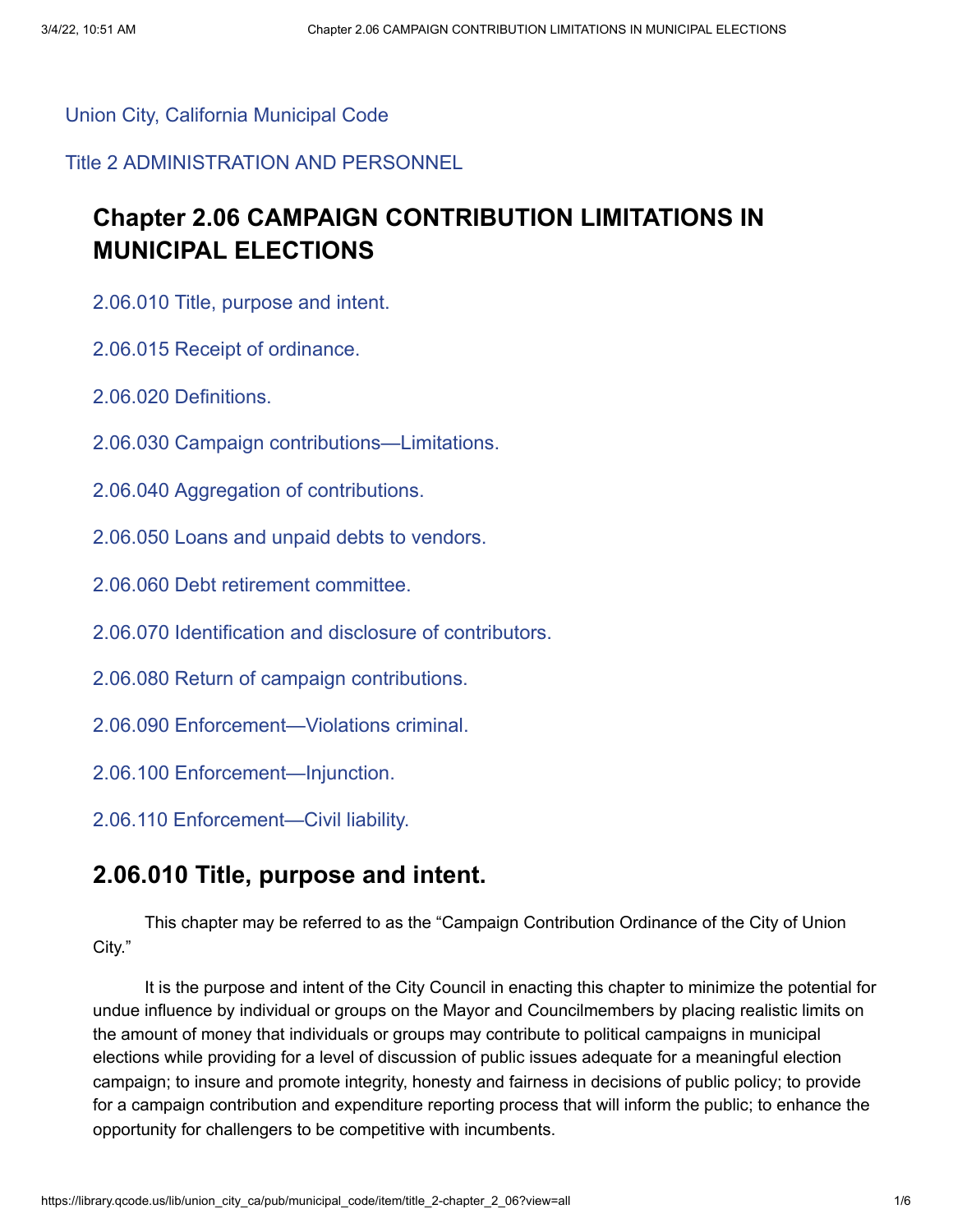In seeking to establish such limitations on campaign contributions, it is the intent of the City Council to promote a broader and more open participation by all citizens in the electoral process. It is not intended that such limitations should act to deprive or restrict any citizen of his or her rights guaranteed under the First and Fourteenth Amendments of the United States Constitution.

<span id="page-1-0"></span>In addition, these provisions are intended to supplement the provisions contained in the Political Reform Act of 1974 (Title 9 of the California [Government](https://library.qcode.us/redirect/state_code/ca/ca_gov) Code). (Ord. 441-94 § 1, 1994)

## **2.06.015 Receipt of ordinance.**

<span id="page-1-1"></span>Candidates shall be required to acknowledge in writing receipt of copy of the ordinance codified in this chapter; however, refusal or failure to sign or otherwise acknowledge receipt of the ordinance codified in this chapter shall not affect the applicability or enforceability of this chapter to said candidate. (Ord. 441-94 § 1, 1994)

#### **2.06.020 Definitions.**

Unless the term is specifically defined in this chapter or the contrary is stated or clearly appears from the context, the definitions set forth in the Political Reform Act of 1974 ([Government](https://library.qcode.us/redirect/state_code/ca/ca_gov) Code Sections 81000 et seq.) shall govern the interpretation of this chapter.

Election Period.

A. For each general municipal election, held in November of even numbered years to elect three full four-year-term Councilmembers, and even numbered years to elect one full four-year-term Councilmember and one full four-year-term Mayor, the election period means the period beginning on January 1st or after the previous general municipal election for the affected office and ending on December 31st after the next following (and current) general municipal election for the affected office.

B. For each special municipal election, held to fill a vacancy in the office of the Mayor or Councilmember, the election period means the period beginning on the day the vacancy in the office began and ending on the sixtieth day following the special municipal election, provided that for any candidate at the special election who had established, prior to the vacancy, a committee for the election to the affected office of Mayor or Councilmember, the election period means a period beginning on January 1st after the previous general municipal election for the affected office. (Ord. 658-05 § 1, 2005; Ord. 441-94 § 1, 1994)

# <span id="page-1-2"></span>**2.06.030 Campaign contributions—Limitations.**

A. No person shall make a contribution to any candidate or the controlled committee of such a candidate, and no candidate or the candidate's controlled committee shall accept from each such person a contribution or contributions totaling more than seven hundred twenty dollars for any election period.

B. No person shall make a contribution to any committee which makes independent expenditures to support or oppose any candidate, and no such committee shall accept from any person a contribution totaling more than seven hundred twenty dollars during an election period.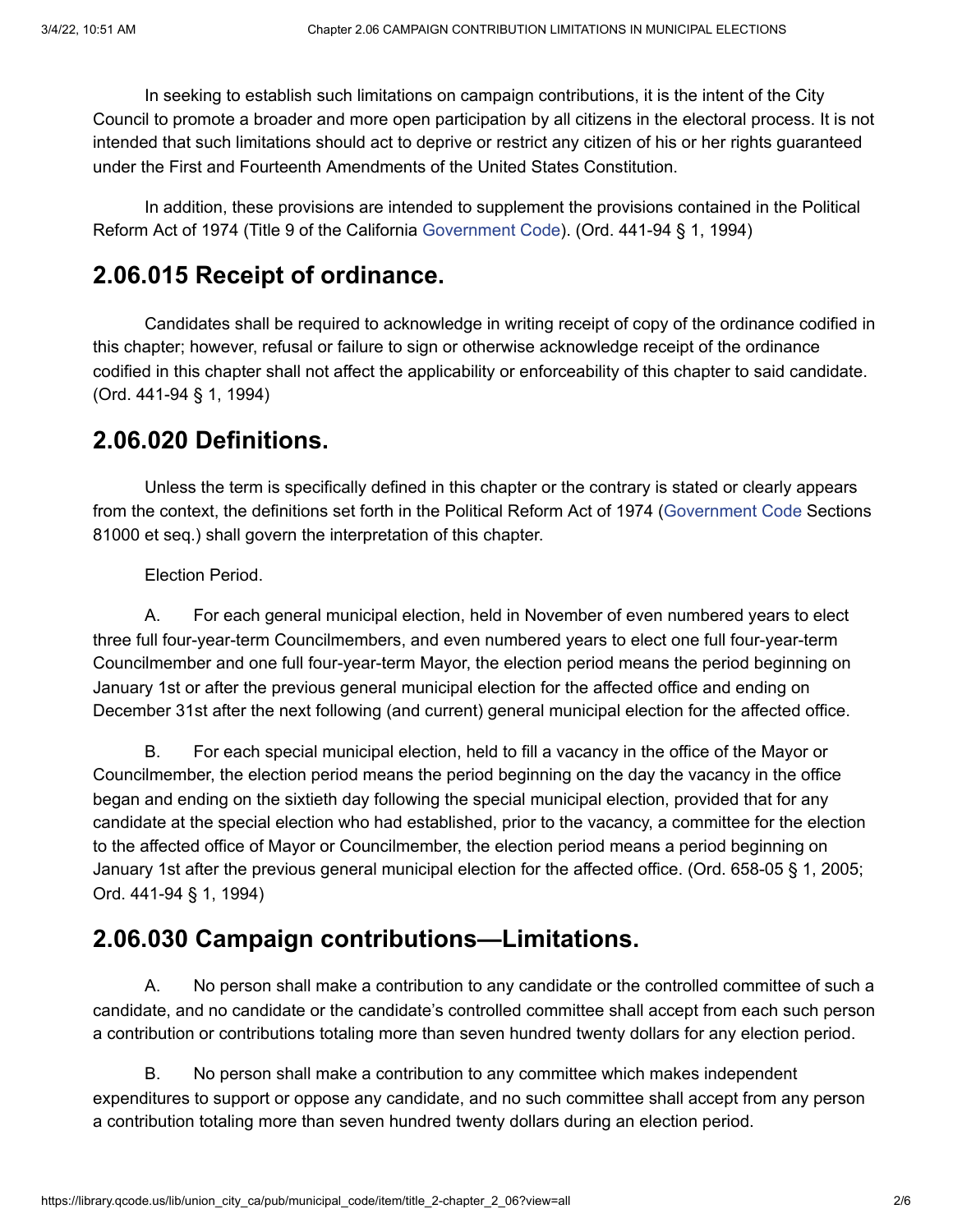<span id="page-2-0"></span>C. The candidate's own money or property used in the furtherance of the candidate's campaign shall not be subject to the contribution limits of this chapter. (Ord. 795-14 § 1, 2014; Ord. 658- 05 § 2, 2005; Ord. 441-94 § 1, 1994)

# **2.06.040 Aggregation of contributions.**

For the purpose of the contribution limitations in Section [2.06.030,](https://library.qcode.us/lib/union_city_ca/pub/municipal_code/lookup/2.06.030) contributions from persons shall be aggregated as follows:

A. If the same person or a majority of the same persons in fact directs and controls the decisions of two or more entities to make contributions to support or oppose a candidate or candidates for elective office, those affiliated entities shall be considered one person.

B. Business entities in a parent-subsidiary relationship and business entities with the same controlling (more than fifty percent) owner shall be considered one person, unless the business entities act completely independently in their decisions to make contributions to support or oppose candidates for elective office.

C. No committee which supports or opposes a candidate shall have as officers individuals who serve as officers on any other committee which supports or opposes the same candidate. No such committee shall act in concert with, or solicit or make contributions on behalf of, any other committee.

<span id="page-2-1"></span>D. Nothing in this section shall be construed as to limit the right of individuals in joint tenancy of a savings or checking account from each making a contribution to a campaign in accordance with the limitations of this chapter. (Ord. 441-94 § 1, 1994)

# **2.06.050 Loans and unpaid debts to vendors.**

A. Every loan to a candidate or committee shall be by written agreement and shall be filed with the candidate's or committee's campaign statement on which the loan is first reported.

B. Loans shall not be subject to the contribution limitations of this chapter except in special elections, where loans are considered to be contributions and subject to the limits established in Section [2.06.030](https://library.qcode.us/lib/union_city_ca/pub/municipal_code/lookup/2.06.030).

C. Except in special elections, failure to repay a loan within one year of the election date shall cause the loan to be considered a contribution and to the extent such contribution exceeds the contribution limitation established in Section [2.06.030](https://library.qcode.us/lib/union_city_ca/pub/municipal_code/lookup/2.06.030) it shall be a violation of this chapter and subject to the enforcement provisions of Sections [2.06.100](https://library.qcode.us/lib/union_city_ca/pub/municipal_code/lookup/2.06.100) or [2.06.110,](https://library.qcode.us/lib/union_city_ca/pub/municipal_code/lookup/2.06.110) et seq.

D. Debts owed by a candidate or committee to a vendor for goods or services rendered shall be considered campaign contributions for the purposes of this chapter if such debts are not repaid within one year following the election, unless the vendor has made a good faith effort to collect. A good faith effort shall consist of contracting with a collection agency for action, or the filing of a legal action to collect. To the extent such contribution exceeds the contribution limitation established in Section [2.06.030](https://library.qcode.us/lib/union_city_ca/pub/municipal_code/lookup/2.06.030) it shall be a violation of this chapter, and subject to the enforcement provisions of Sections [2.06.090](https://library.qcode.us/lib/union_city_ca/pub/municipal_code/lookup/2.06.090), [2.06.100](https://library.qcode.us/lib/union_city_ca/pub/municipal_code/lookup/2.06.100), and [2.06.110](https://library.qcode.us/lib/union_city_ca/pub/municipal_code/lookup/2.06.110), et seq. (Ord. 441-94 § 1, 1994)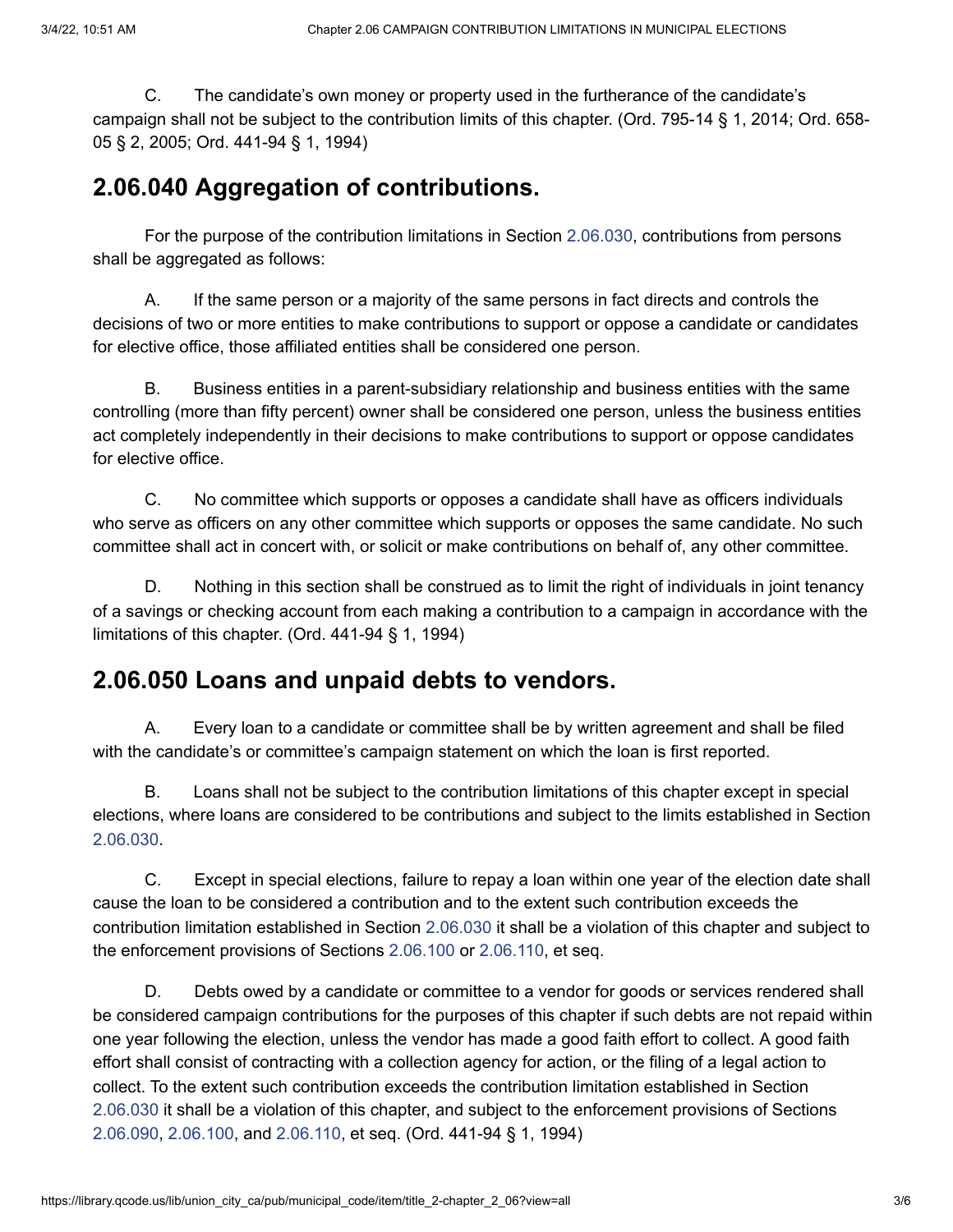# <span id="page-3-0"></span>**2.06.060 Debt retirement committee.**

<span id="page-3-1"></span>Notwithstanding Section [2.06.050,](https://library.qcode.us/lib/union_city_ca/pub/municipal_code/lookup/2.06.050) a candidate may continue a controlled committee from a previous election period for the sole purpose of receiving contributions for the retirement of campaign debt from the previous election. Contributions to said committee shall be subject to all the limitations of this chapter and shall be cumulated to the previous election period for purpose of the limits established in Sections [2.06.020](https://library.qcode.us/lib/union_city_ca/pub/municipal_code/lookup/2.06.020) and [2.06.030.](https://library.qcode.us/lib/union_city_ca/pub/municipal_code/lookup/2.06.030) (Ord. 441-94 § 1, 1994)

# **2.06.070 Identification and disclosure of contributors.**

<span id="page-3-2"></span>Identification of contributors is required whenever the cumulative contributions from a single source total one hundred dollars or more during an election period. Required disclosure reports shall be in compliance with the Fair Political Practices Commission's deadlines and guidelines as may be established or amended from time to time. (Ord. 441-94 § 1, 1994)

# **2.06.080 Return of campaign contributions.**

The intended recipient of any contribution which would cause the total amount of contributions to a committee from a single donor to exceed seven hundred twenty dollars shall, within forty-eight hours of receipt thereof, return any such excess to the donor. In the event an excessive campaign contribution is received and reported in the campaign report, the recipient shall, within forty-eight hours of notification by the City Clerk, return such excess to the donor; if such excess is not returned within such ten working days, the recipient shall promptly transmit to the City Clerk for deposit in the general fund of the City, a sum equal to such excess. (Ord. 795-14 § 2, 2014; Ord. 658-05 § 3, 2005; Ord. 441-94 § 1, 1994)

# <span id="page-3-3"></span>**2.06.090 Enforcement—Violations criminal.**

A. Any person who knowingly or willfully violates any provision of this chapter is guilty of a misdemeanor.

B. No person convicted of a misdemeanor under this chapter shall be a candidate for an elected City Council office for a period of four years following the date of the conviction unless the court at the time of sentencing specifically determines that this provision shall not be applicable. A plea of nolo contendere shall be deemed a conviction for purposes of this section.

C. In addition to other penalties provided by law, a fine up to the greater of one thousand dollars or three times the amount the person failed to report properly or unlawfully contributed, gave or received may be imposed upon conviction of each violation.

D. Prosecution for violation of this chapter must be commenced within four years after the date on which the violation occurred.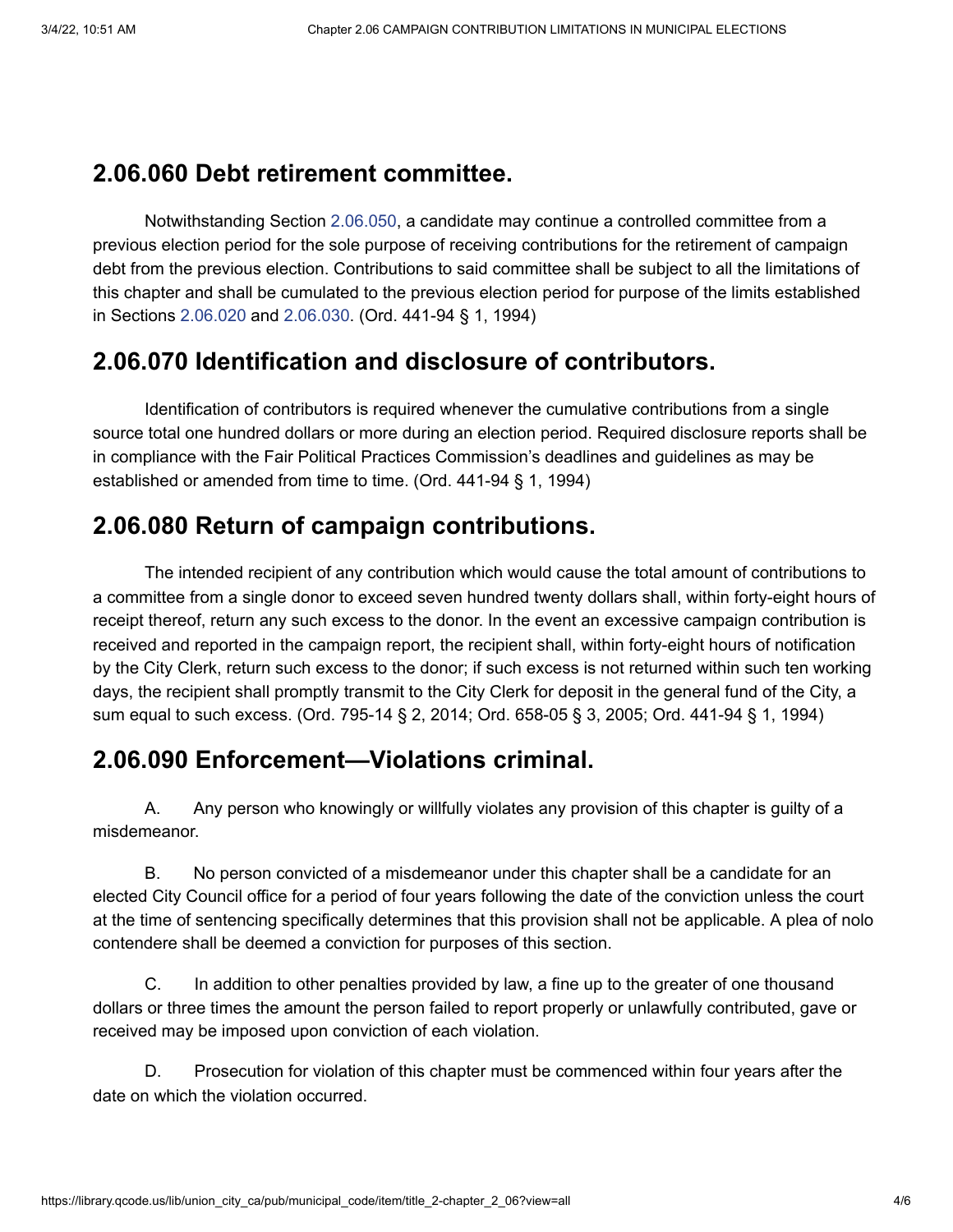E. Whether or not a violation is inadvertent, the presence or absence of good faith shall be considered in applying the remedies and sanctions of this chapter.

<span id="page-4-0"></span>F. If two or more persons are responsible for any violation, they shall be jointly and severally liable. (Ord. 441-94 § 1, 1994)

### **2.06.100 Enforcement—Injunction.**

<span id="page-4-1"></span>Any person who resides in the City or who owns property in the City may sue for injunctive relief to enjoin violations or to compel compliance with the provisions of this chapter. The court shall in its discretion require the plaintiff to file a complaint with the District Attorney prior to seeking injunction relief. The court may award to a plaintiff or defendant who prevails his costs of litigation, including reasonable attorney's fees. (Ord. 441-94 § 1, 1994)

### **2.06.110 Enforcement—Civil liability.**

A. Any person who intentionally or negligently violates any of the reporting requirements of the chapter shall be liable in a civil action brought by the District Attorney or by a person residing within the City for an amount no more than the amount or value not properly reported.

B. Any person who makes or receives a contribution or gift in violation of the provisions of this chapter is liable in a civil action brought by the District Attorney or by a person residing in the City for an amount up to five hundred dollars or three times the amount of the unlawful contribution or gift, whichever is greater.

C. Any person who violates any provision of this chapter for which no specific penalty is provided shall be liable in a civil action brought by the District Attorney for an amount up to one thousand dollars.

D. No civil action alleging a violation of this chapter may be filed against a person pursuant to this section if the District Attorney is maintaining a criminal action against that person pursuant to Section [2.06.090](https://library.qcode.us/lib/union_city_ca/pub/municipal_code/lookup/2.06.090).

E. Any person, before filing a civil action pursuant to this section, must first file with the District Attorney a written request for the District Attorney to commence this action. The request shall include a statement of the grounds for believing a cause of action exists. The District Attorney shall respond within eighty days after receipt of the request, indicating whether he intends to file a civil action. If the District Attorney indicates in the affirmative, and files suit within eighty days thereafter no other action may be brought unless the action brought by the District

Attorney is dismissed without prejudice as provided for in subsection F of this section.